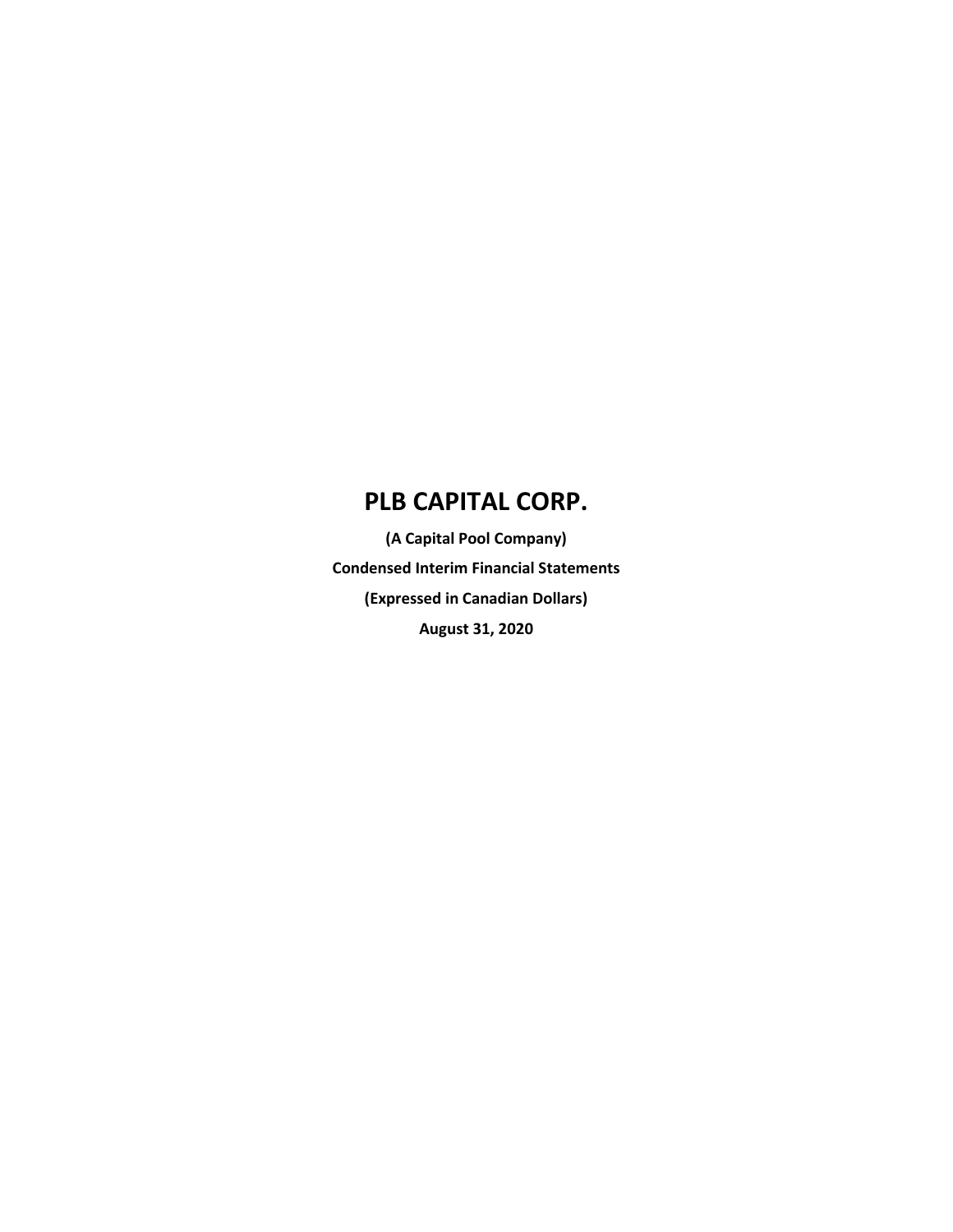Condensed Interim Statements of Financial Position Expressed in Canadian Dollars Unaudited

|                                                                    | August 31, |           | November 30, |           |  |
|--------------------------------------------------------------------|------------|-----------|--------------|-----------|--|
|                                                                    |            | 2020      |              | 2019      |  |
| <b>Assets</b>                                                      |            |           |              |           |  |
| <b>Current Assets</b>                                              |            |           |              |           |  |
| Cash                                                               | \$         | 167,392   | \$           | 201,060   |  |
| Amounts receivable                                                 |            | 1,479     |              | 2,344     |  |
| <b>Total Assets</b>                                                | \$         | 168,871   | \$           | 203,404   |  |
| Liabilities and Shareholders' Equity<br><b>Current Liabilities</b> |            |           |              |           |  |
| Accounts payable                                                   | \$         | 37        | \$           |           |  |
| Shareholders' equity                                               |            |           |              |           |  |
| Contributed surplus                                                |            | 35,090    |              | 35,090    |  |
| <b>Share Capital</b>                                               |            | 260,055   |              | 260,055   |  |
| Deficit                                                            |            | (126,311) |              | (82, 514) |  |
| <b>Total Shareholders' Equity</b>                                  |            | 168,834   |              | 203,404   |  |
| <b>Total Liabilities and Shareholders' Equity</b>                  | \$         | 168,871   | \$           | 203,404   |  |

Nature of Operations and Going Concern (Note 1)

On behalf of the Board:

*"Giuseppe Perone"* , Director

*"David Loretto"* , Director

See accompanying notes to the condensed interim financial statements.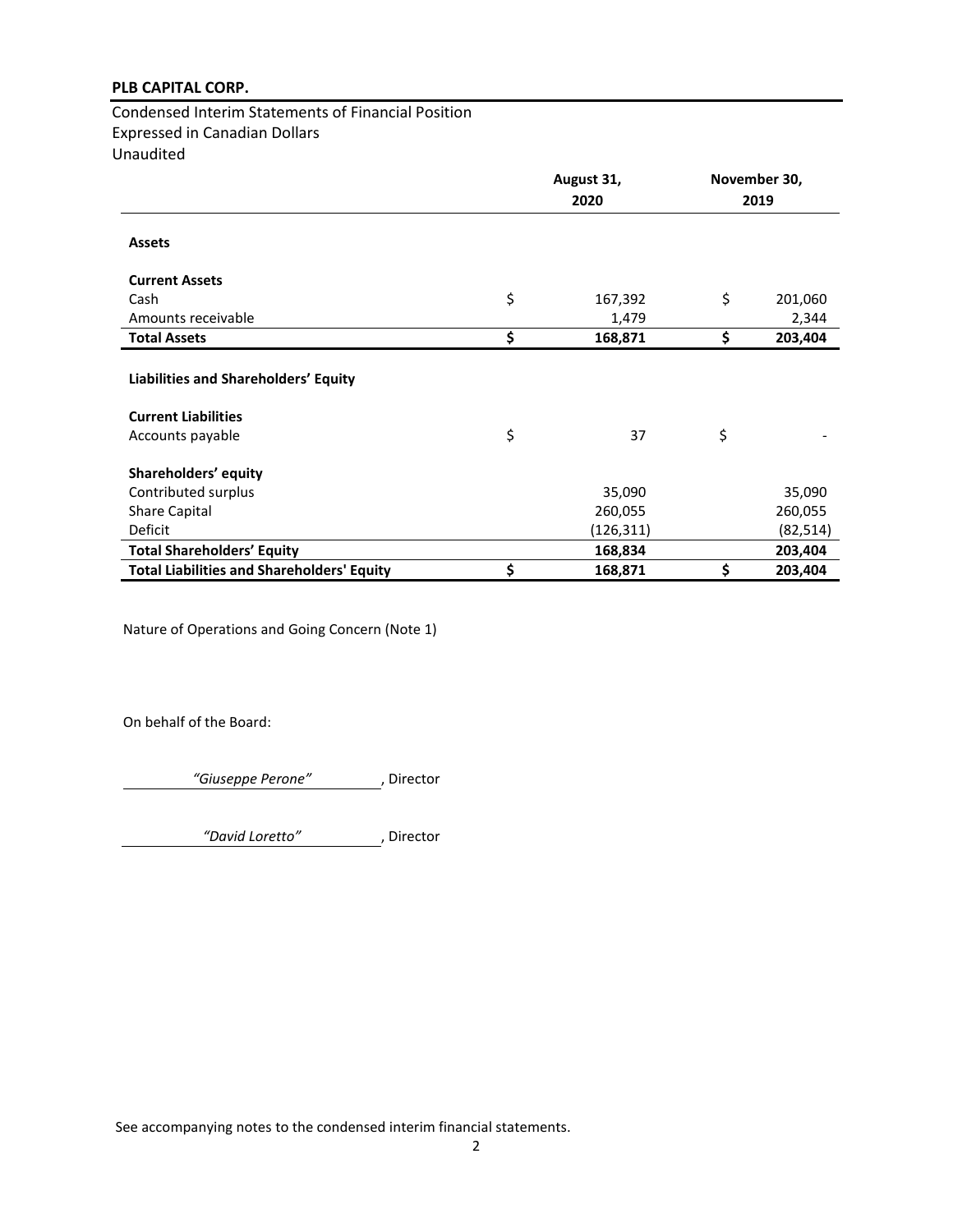Condensed Interim Statements of Comprehensive Loss Expressed in Canadian Dollars Unaudited

|                                            | Three months ended<br>August 31, |           |    |           | Nine months ended<br>August 31, |           |      |           |
|--------------------------------------------|----------------------------------|-----------|----|-----------|---------------------------------|-----------|------|-----------|
|                                            | 2020<br>2019                     |           |    |           | 2020                            |           | 2019 |           |
| <b>Expenses</b>                            |                                  |           |    |           |                                 |           |      |           |
| Audit and accounting                       | \$                               | 7,500     | \$ |           | \$                              | 14,250    | \$   | 7,560     |
| Consulting                                 |                                  |           |    |           |                                 |           |      | 6,000     |
| Interest and bank charges                  |                                  | 51        |    | 25        |                                 | 117       |      | 70        |
| Legal                                      |                                  | 1,859     |    | 1,010     |                                 | 1,859     |      | 23,190    |
| Office and administration                  |                                  | 14        |    | 3,011     |                                 | 14        |      | 4,794     |
| Share-based compensation                   |                                  |           |    |           |                                 |           |      | 29,800    |
| Transfer and filing                        |                                  | 3,033     |    |           |                                 | 18,330    |      | 11,100    |
|                                            |                                  | (12, 443) |    | (4,046)   |                                 | (34,570)  |      | (82, 514) |
| Net loss comprehensive loss for the period | \$                               | (12, 443) | \$ | (4,046)   | \$                              | (34, 570) | \$   | (82, 514) |
| <b>Basic and diluted loss per share</b>    | \$                               | (0.03)    | \$ | (0.00)    | \$                              | (0.08)    | \$   | (0.03)    |
| Weighted average number of common share    |                                  |           |    |           |                                 |           |      |           |
| outstanding                                |                                  | 4,000,000 |    | 4,000,000 |                                 | 4,000,000 |      | 2,895,620 |

See accompanying notes to the condensed interim financial statements.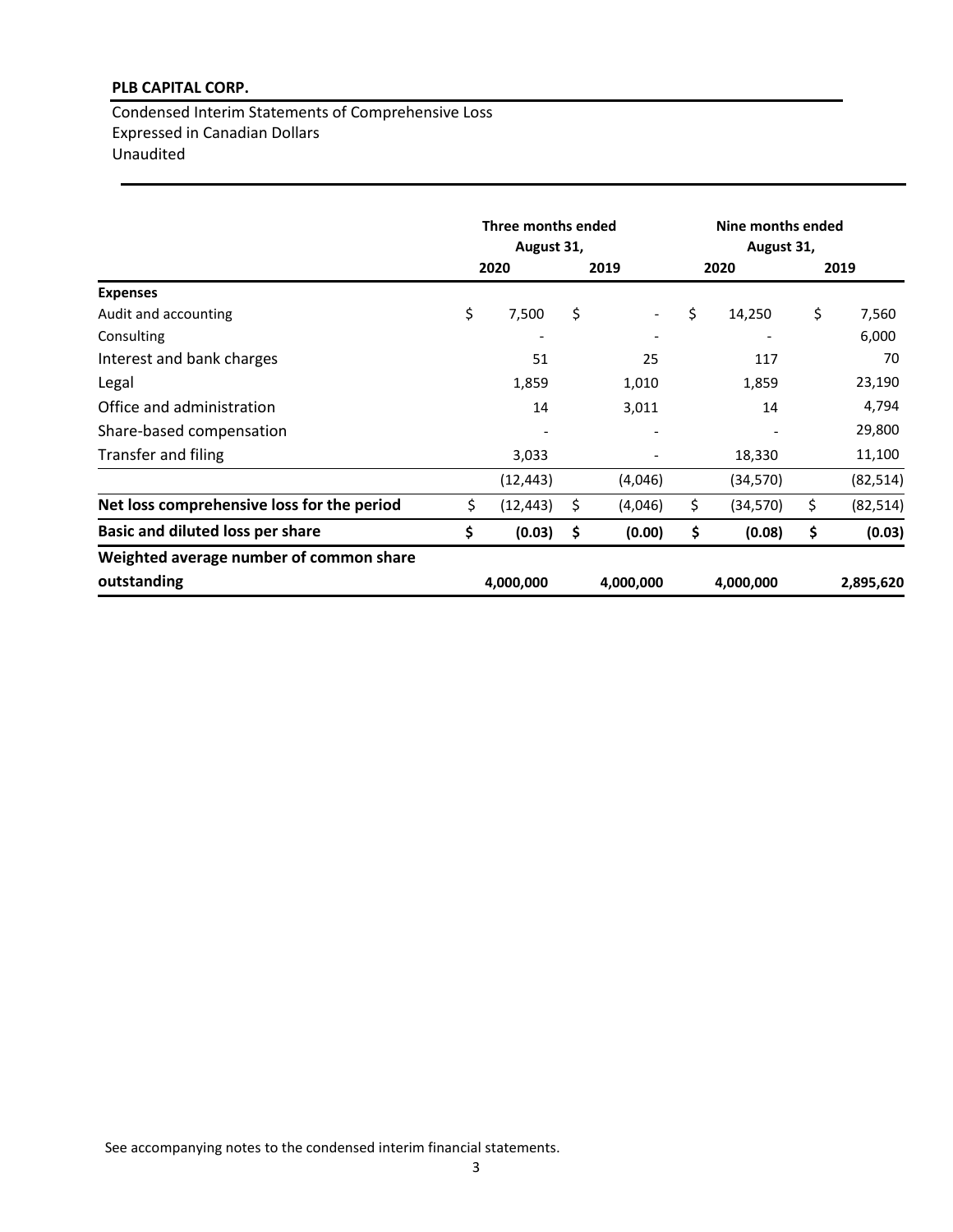Condensed Interim Statements of Changes in Shareholders' Equity Expressed in Canadian Dollars Unaudited

|                                                                       | <b>Share Capital</b>       |    |               |    |                                                      |    |                        |                     |                      |
|-----------------------------------------------------------------------|----------------------------|----|---------------|----|------------------------------------------------------|----|------------------------|---------------------|----------------------|
|                                                                       | Number of<br><b>Shares</b> |    | <b>Amount</b> |    | Contributed<br>surplus                               |    | <b>Deficit</b>         |                     | <b>Total Equity</b>  |
| <b>Balance at November 30, 2019</b><br>Net loss for the period        | 4,000,000                  | \$ | 260,055       | \$ | 35,090                                               | \$ | (91, 741)<br>(34, 570) | $\ddot{\mathsf{s}}$ | 203,404<br>(34, 570) |
| Balance at August 31, 2020                                            | 4,000,000                  | S. | 260,055       | S. | 35,090                                               | S. | (126, 311)             | S                   | 168,834              |
|                                                                       |                            |    |               |    |                                                      |    |                        |                     |                      |
| <b>Balance at November 30, 2018</b><br>Share-based payments           | 2,000,000                  | \$ | 100,000       | \$ | $\blacksquare$<br>29,800                             | \$ | (18, 314)              | \$                  | 81,686<br>29,800     |
| Public offering - net of share issue costs<br>Net loss for the period | 2,000,000                  |    | 173,216       |    | $\overline{\phantom{a}}$<br>$\overline{\phantom{a}}$ |    | (82, 514)              |                     | 173,216<br>(82, 514) |
| Balance at August 31, 2019                                            | 4,000,000                  | S  | 273,216       |    | 29,800                                               | S  | (100, 828)             | S                   | 202,188              |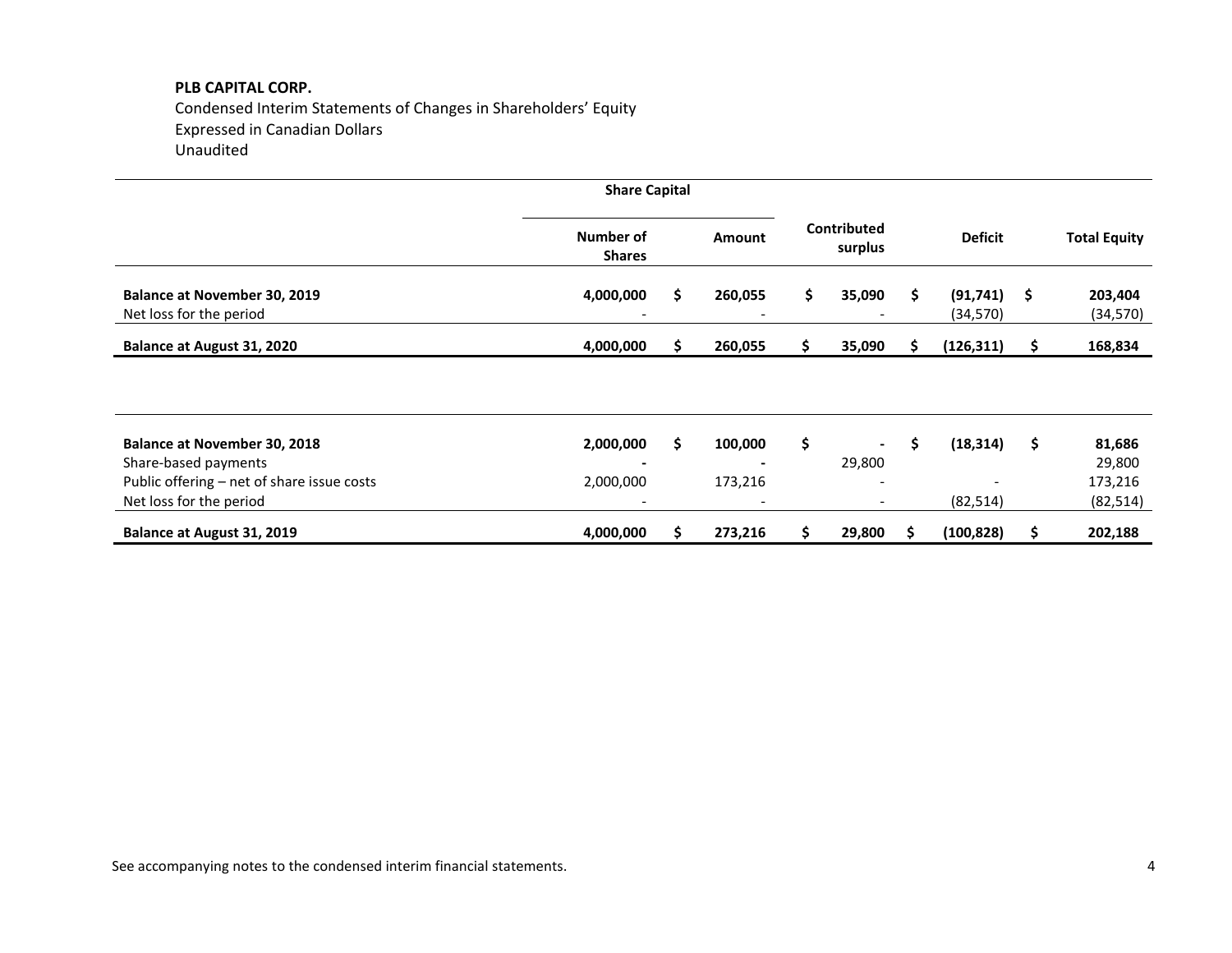Condensed Interim Statements of Cash Flows Expressed in Canadian Dollars Unaudited

|                                             | For the nine months<br>ended August 31,<br>2020 | For the nine months<br>ended August 31,<br>2019 |
|---------------------------------------------|-------------------------------------------------|-------------------------------------------------|
|                                             |                                                 |                                                 |
| <b>Operating Activities</b>                 |                                                 |                                                 |
| Net loss for the period                     | \$<br>(34,570)                                  | \$<br>(82, 514)                                 |
| Item not involving cash:                    |                                                 |                                                 |
| Share-based compensation                    |                                                 | 29,800                                          |
| Changes in non-cash working capital items:  |                                                 |                                                 |
| Amounts receivable                          | 865                                             | (604)                                           |
| Prepaids                                    |                                                 | 11,517                                          |
| Accounts payable                            | 37                                              | 1,707                                           |
| Net cash flows used in operating activities | (33, 668)                                       | (40, 094)                                       |
|                                             |                                                 |                                                 |
| <b>Financing Activity</b>                   |                                                 |                                                 |
| Cash received in public offering            |                                                 | 173,216                                         |
| Cash provided by financing activity         |                                                 | 173,216                                         |
|                                             |                                                 |                                                 |
| Net (decrease) increase in cash             | (33, 668)                                       | 133,122                                         |
| Cash, beginning of the period               | 201,060                                         | 70,169                                          |
| Cash, end of period                         | \$<br>167,392                                   | \$<br>203,291                                   |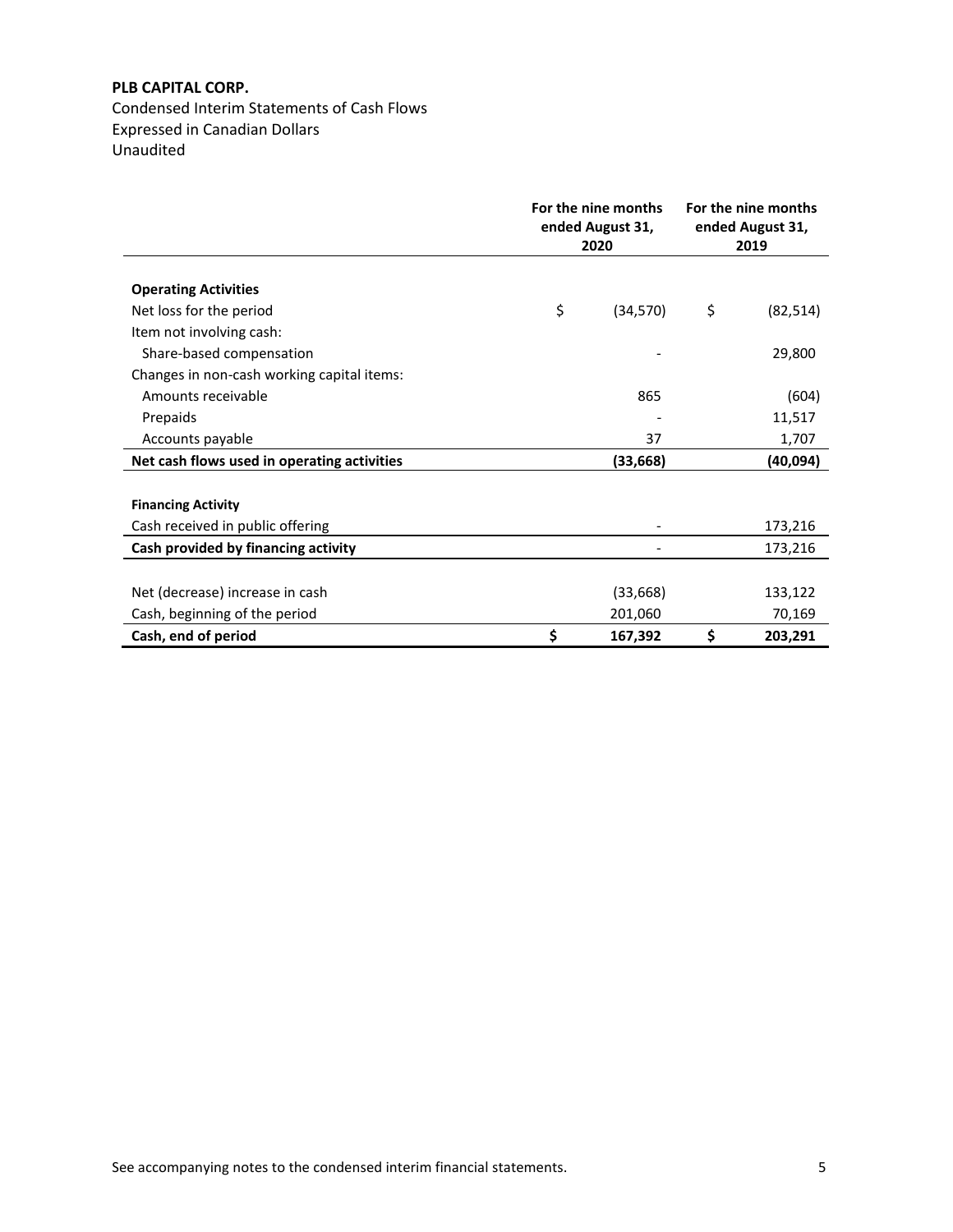**PLB CAPITAL CORP.** Notes to the Condensed Interim Financial Statements For the Nine Months Ended August 31, 2020 Expressed in Canadian Dollars Unaudited

## **1. Nature of Operations and Going Concern**

PLB Capital Corp. (the "Company") was incorporated under the *Business Corporations Act* (British Columbia) on July 4, 2018 and is a Capital Pool Company under the policies of the TSX Venture Exchange (the "Exchange").

The principal business of the Company will be the identification and evaluation of assets or businesses with a view to completing a "Qualifying Transaction" as it is defined in the policies of the Exchange. The Company has commenced the process of identifying potential acquisitions. There is no assurance that the Company will identify and complete a Qualifying Transaction within the time period described by the policies of the Exchange. Moreover, even if a potential Qualifying Transaction is identified by the Company, it may not meet the requirements of the Exchange.

The head office, principal and registered address and records office of the Company are located at Suite 2080, 777 Hornby Street, Vancouver BC, V5Z 1S4.

The Company has no source of operating revenue, has incurred net losses since inception and during the nine month period August 31, 2020 incurred a net loss of \$34,570. Its continued existence will be dependent on the receipt of related party debt or equity financing on terms which are acceptable to the Company.

#### **2. Significant Accounting Policies and Basis of Preparation**

The condensed interim financial statements were authorized for issue by the directors of the Company on October 30, 2020.

#### *Statement of compliance*

The condensed interim financial statements of the Company have been prepared in accordance with International Financial Reporting Standards ("IFRS"), as issued by the International Accounting Standards Board ("IASB").

#### *Basis of preparation*

The condensed interim financial statements of the Company have been prepared on an accrual basis except for cash flow information and are based on historical costs, modified where applicable. The financial statements are presented in Canadian dollars, which is the Company's functional currency.

#### *Significant accounting judgments, estimates and assumptions*

#### *Critical accounting estimates and judgments*

The preparation of financial statements in conformity with IFRS requires management to make judgments, estimates and assumptions that affect the reported amounts of assets and liabilities and disclosure of contingent assets and liabilities at the date of the statement of financial position, and the reported amounts of expenses during the reporting period. Actual outcomes could differ from these estimates. These financial statements include estimates, which, by their nature, are uncertain. The impact of such estimates appears throughout the financial statements and may require adjustments based on future occurrences. Revisions to accounting estimates are recognized in the period in which the estimate is revised and in future periods if the revision affects both current and future periods. Estimates are based on historical experience, current and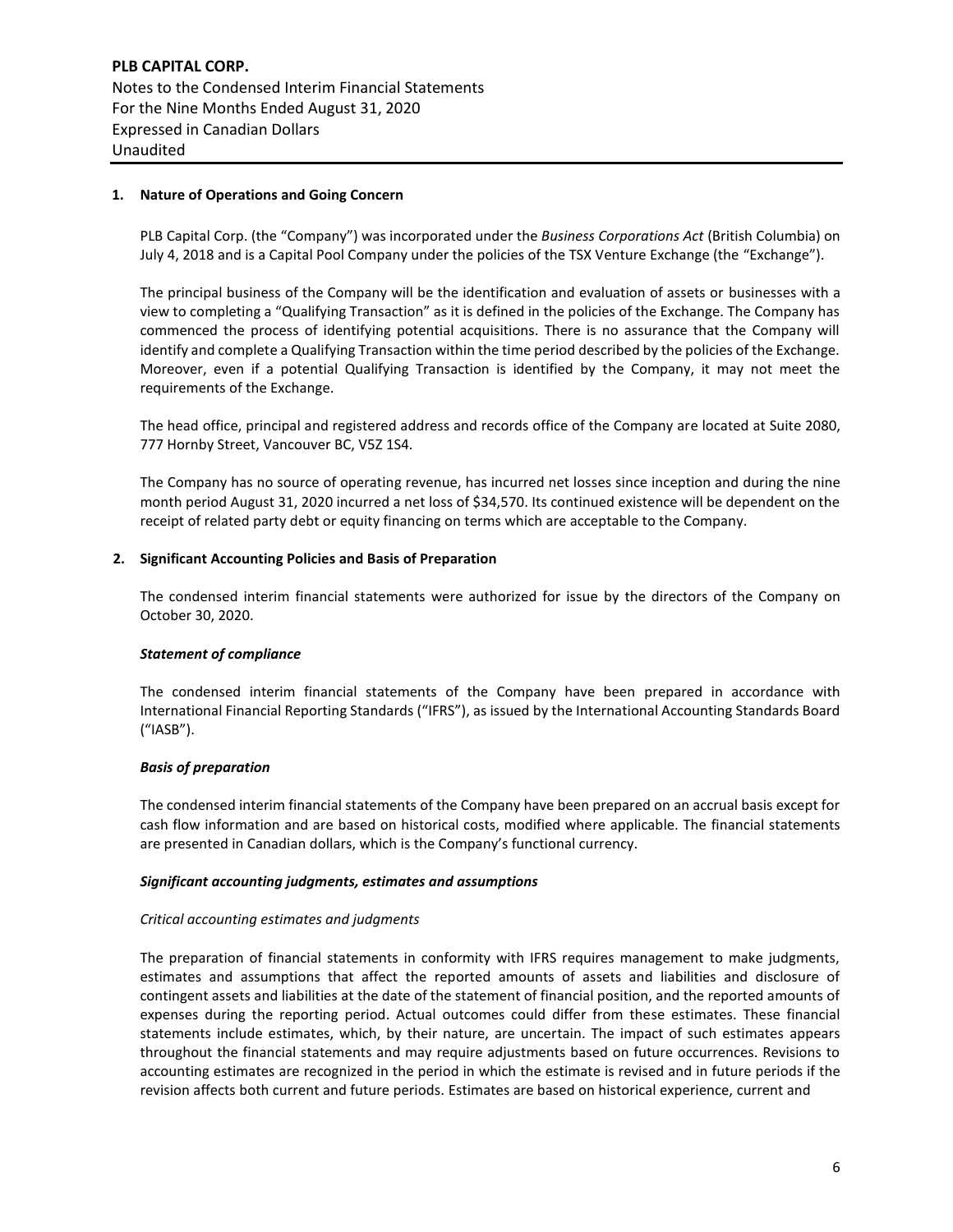#### *Significant accounting judgments, estimates and assumptions* (*cont'd*)

future economic conditions, and other relevant factors that are believed to be reasonable under the circumstances.

#### *Critical accounting judgments*

Management must make judgments given the various options available as per accounting standards for items included in the financial statements. Judgments involve a degree of uncertainty and could result in material adjustment to the carrying amounts of assets and liabilities, in the event that actual events differ from a judgment made.

#### Going concern

The assessment of the Company's ability to continue as a going concern and to raise sufficient funds to pay for its ongoing operating expenditures and meet its liabilities for the ensuing year, involves significant judgment based on historical experience and other factors, including expectation of future events that are believed to be reasonable under the circumstances.

## *Financial instruments*

#### *Financial assets*

Financial assets are classified as Fair value through profit or loss ("FVTPL") when the financial asset is held-fortrading or is designated as FVTPL. A financial asset is classified as FVTPL when it has been acquired principally for the purpose of selling in the near future, it is a part of an identified portfolio of financial instruments that the Company manages and has an actual pattern of short-term profit-taking or if it is a derivative that is not designated and effective as a hedging instrument. Upon initial recognition, attributable transaction costs are recognized in profit or loss when incurred. Financial instruments at FVTPL are measured at fair value, and changes therein are recognized in profit or loss.

# *Financial liabilities*

Financial liabilities are classified as other financial liabilities, based on the purpose for which the liability was incurred. These liabilities are initially recognized at fair value net of any transaction costs directly attributable to the issuance of the instrument and subsequently carried at amortized cost using the effective interest rate method. This ensures that any interest expense over the period to repayment is at a constant rate on the balance of the liability carried in the statements of financial position. Interest expense in this context includes initial transaction costs and premiums payable on redemption, as well as any interest or coupon payable while the liability is outstanding.

# *Impairment of non-financial assets*

The carrying amount of the Company's assets is reviewed at each reporting date to determine whether there is any indication of impairment. If such indication exists, the recoverable amount of the asset is estimated to determine the extent of the impairment loss.

An impairment loss is recognized whenever the carrying amount of an asset or its cash-generating unit exceeds its recoverable amount. Impairment losses are recognized in profit or loss.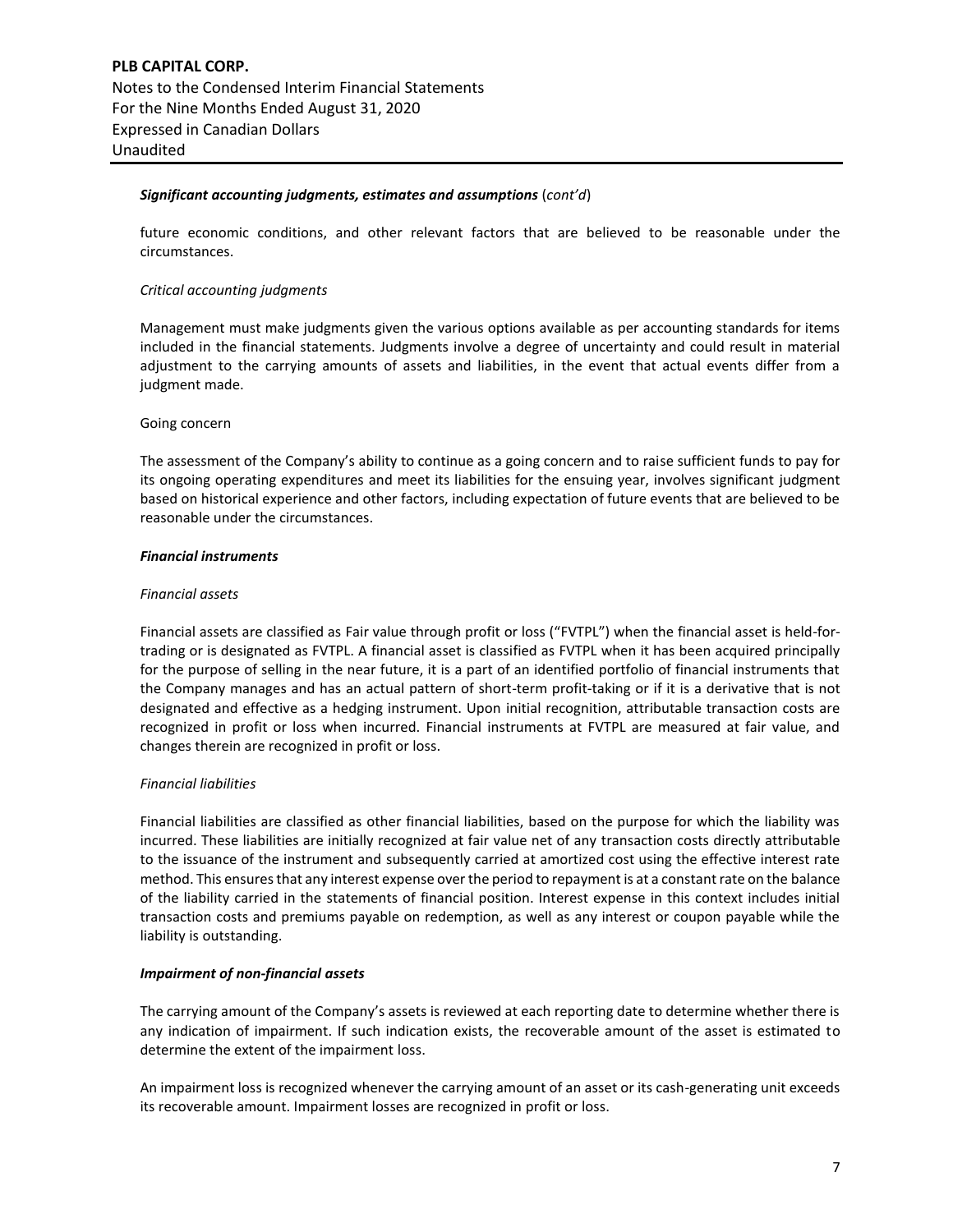**PLB CAPITAL CORP.** Notes to the Condensed Interim Financial Statements For the Nine Months Ended August 31, 2020 Expressed in Canadian Dollars Unaudited

#### **2. Significant Accounting Policies and Basis of Preparation** (*cont'd*)

#### *Impairment of non-financial assets (cont'd)*

The recoverable amount of assets is the greater of an asset's fair value less cost to sell and value in use. In assessing value in use, the estimated future cash flows are discounted to their present value using a pre-tax discount rate that reflects the current market assessments of the time value of money and the risks specific to the asset. For an asset that does not generate cash inflows largely independent of those from other assets, the recoverable amount is determined for the cash-generating unit to which the asset belongs.

An impairment loss is only reversed if there is an indication that the impairment loss may no longer exist and there has been a change in the estimates used to determine the recoverable amount, however, not to an amount higher than the carrying amount that would have been determined had no impairment loss been recognized in previous years.

Assets that have an indefinite useful life are not subject to amortization and are tested annually for impairment.

#### *Loss per share*

Basic loss per share is computed by dividing the net loss available to common shareholders by the weighted average number of shares outstanding during the reporting period. Diluted loss per share is computed using the treasury stock method, under which the weighted average number of shares outstanding is increased to include additional shares for the assumed exercise of stock options and warrants, if dilutive. The number of additional shares is calculated by assuming that outstanding stock options and warrants are exercised.

Shares held in escrow, other than where their release is subject to the passage of time, are not included in the calculation of the weighted average number of common shares outstanding.

#### *Share capital*

Common shares are classified as equity. Transaction costs directly attributable to the issue of common shares and share options are recognized as a deduction from equity, net of any tax effects.

#### *Equity-settled transactions*

Share-based payment arrangements whereby the Company receives goods or services as consideration for its own equity instruments are accounted for as equity-settled share-based payment transactions. Equity instruments issued as consideration for the purchase of non-monetary assets are measured based on the fair value of the common shares on the date the shares are issued.

#### **3. Accounting Standards Issued but not yet Effective**

There are no new standards or amendments to standards and interpretations applicable to the Company.

Other accounting standards or amendments to existing accounting standards that have been issued but have future effective dates are either not applicable or not expected to have a significant impact on the Company's financial statements.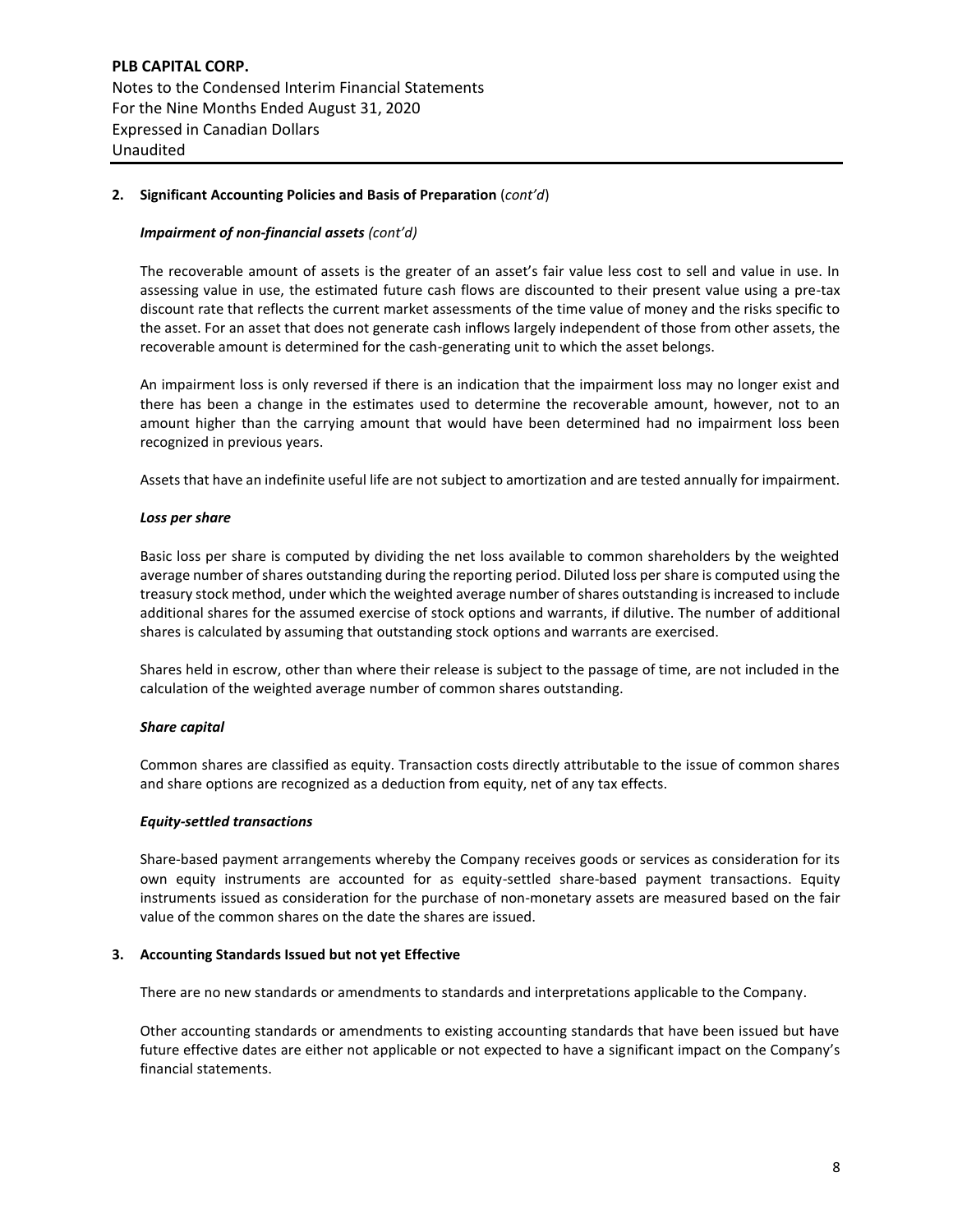#### **4. Related Party Disclosures**

The aggregate value of transactions and outstanding balances relating to key management personnel were as follows:

|                          | August 31, 2020 |                          | November 30, 2019 |        |  |  |
|--------------------------|-----------------|--------------------------|-------------------|--------|--|--|
| Share-based compensation |                 | $\overline{\phantom{0}}$ |                   | 29.800 |  |  |

#### **5. Share Capital**

(a) Authorized

Unlimited number of common shares without par value.

#### (b) Issued and outstanding

During the period ended August 31, 2020, there were no shares issued.

During the period ended May 31, 2019, there were 2,000,000 common shares issued by the Company, for \$0.10 per share for total proceeds of \$200,000 (the "Offering"). The company paid cash share issue costs of \$34,655 and issued 100,000 finders warrants with a fair value of \$5,290 (See Note 5(e)).

(c) Escrowed shares

An escrow agreement (the "Escrow Agreement") between the Company and certain shareholders of the Company has been completed resulting in 2,000,000 common shares (the "Escrowed Shares"), being all of the issued and outstanding common shares prior to the completion of the Offering, being deposited in escrow. Pursuant to the Escrow Agreement, the Escrowed Shares shall be released pro-rata to the shareholders as to 10% upon issuance of notice of final acceptance of a Qualifying Transaction by the TSX-V and as to the remainder in six equal tranches of 15% every six months thereafter for a period of 36 months. These Escrowed Shares may not be transferred, assigned or otherwise dealt without the consent of the regulatory authorities.

(d) Stock option plan

On March 14, 2019, the Company granted a total of 400,000 share purchase options to the directors and officers. These options will be exercisable for a price of \$0.10 for a period of five years.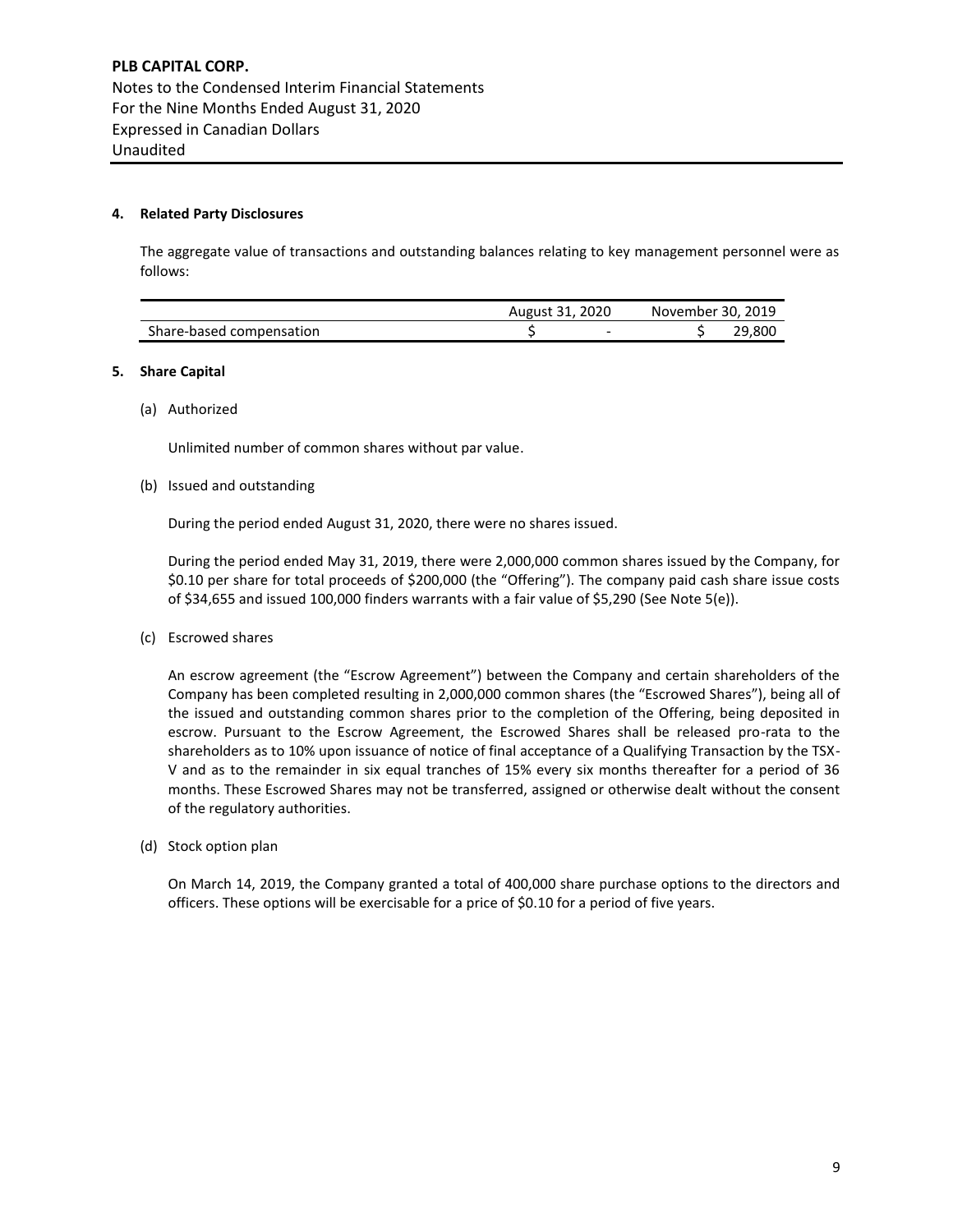# (e) Share purchase warrants

Details of the status of the Company's share purchase warrants are as follows:

|                              | 2020      |          |      | 2019                         |          |      |  |
|------------------------------|-----------|----------|------|------------------------------|----------|------|--|
|                              | Number of | Weighted |      | Number of                    | Weighted |      |  |
|                              | Warrants  | Average  |      | Warrants                     | Average  |      |  |
|                              |           | Exercise |      |                              | Exercise |      |  |
|                              |           | Price    |      |                              | Price    |      |  |
| Outstanding,<br>beginning of | 100,000   | Ś        | 0.10 | $\qquad \qquad \blacksquare$ | \$       |      |  |
| year                         |           |          |      |                              |          |      |  |
| Granted                      |           |          |      | $100,000^{(1)}$              |          | 0.10 |  |
| Outstanding, end of year     | 100,000   |          | 0.10 | 100,000                      |          | 0.10 |  |
| (1) Expire March 14, 2021    |           |          |      |                              |          |      |  |

On completion of the Offering, the Company granted to its agent warrants to acquire up to 5% of the common shares issued under the Offering at a price of \$0.10 per share for a period of 24 months from the closing date of the Offering, being up to 100,000 common shares.

# **6. Financial Risk and Capital Management**

#### *Capital management*

The Company does not generate cash flows from operations. The Company's primary source of funds comes from the issuance of share capital. The Company does not use other sources of financing that require fixed payments of interest and principal due to lack of cash flow from current operations and is not subject to any externally imposed capital requirements.

The Company's objective when managing capital is to safeguard the Company's ability to continue as a going concern.

The Company defines its capital as shareholders' equity. Capital requirements are driven by the Company's general operations. To effectively manage the Company's capital requirements, the Company monitors expenses and overhead to ensure costs and commitments are being paid. There were no changes to the Company's capital management approach during the nine months ended August 31, 2020.

# *Management of financial risk*

The Company has classified its accounts payable and accrued liabilities as other financial liabilities. The carrying value of all financial liabilities approximates fair value due to the short-term nature of these financial instruments. The types of risk exposure and the Company's methods of managing the risk remain consistent and are as follows:

(a) Market risk

Market risk is the risk that the fair value or future cash flows of a financial instrument will significantly fluctuate due to changes in market prices. The value of financial instruments can be affected by changes in interest rates, foreign currency rates and other price risk.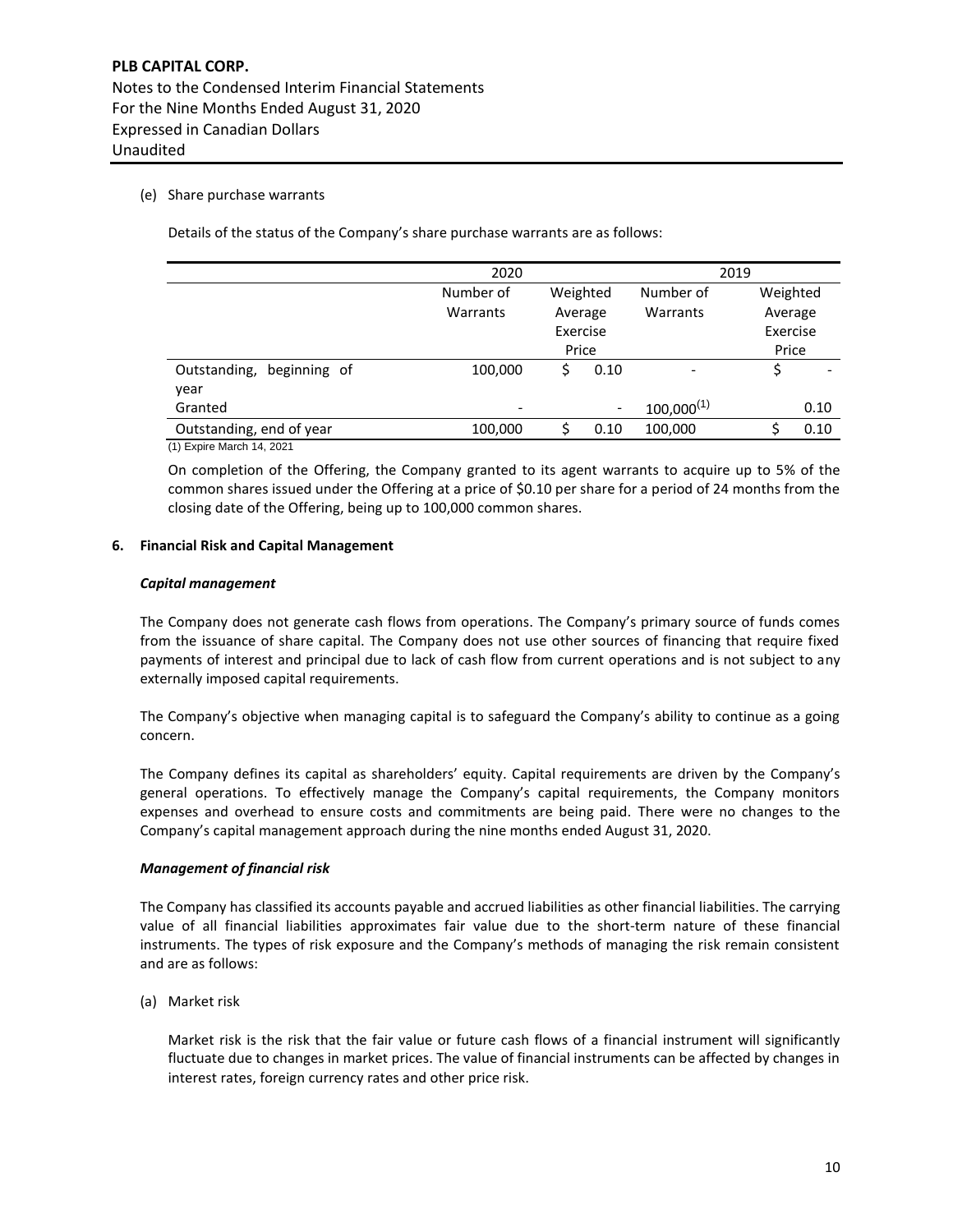# **6. Financial Risk and Capital Management** (cont`d) *Management of financial risk (cont'd)*

(i) Interest rate risk

The Company is not subject to significant interest rate risk with respect to its financial instruments.

(ii) Currency risk

The Company is not exposed to currency risk, as all financial instruments and expenditures incurred by the Company are denominated in Canadian dollars.

(iii) Other price risk

Other price risk is the risk that the fair value of a financial instrument will fluctuate as a result of changes in market prices. The Company is not exposed to significant other price risk on its financial instruments.

(b) Credit risk

Credit risk is the risk of an unexpected loss if a customer or third party to a financial instrument fails to meet its contractual obligations and arises principally from the Company's cash. The Company limits exposure to credit risk through maintaining its cash with high-credit quality Canadian financial institutions. The Company is not exposed to significant credit risk on receivables, as these amounts are due from government agencies. The carrying amount of financial assets represents the maximum credit exposure.

(c) Liquidity risk

Liquidity risk is the risk that the Company will not be able to meet its financial obligations as they become due. The Company's approach to managing liquidity risk is to provide reasonable assurance that it will have sufficient funds to meet liabilities when due by forecasting cash flows for operations, anticipated investing and financing activities, and through management of its capital structure. All of the Company's financial liabilities have contractual maturities of less than 90 days.

The fair values of the Company's financial assets and liabilities approximate the carrying amounts due to their short-term nature.

Financial instruments measured at fair value are classified into one of three levels in the fair value hierarchy according to the relative reliability of the inputs used to estimate the fair values. The three levels of the fair value hierarchy are:

- Level 1 Unadjusted quoted prices in active markets for identical assets or liabilities;
- Level 2 Inputs other than quoted prices that are observable for the asset or liability either directly or indirectly; and
- Level 3 Inputs that are not based on observable market data.

All the Company's financial instruments are measured at Level 1 as at August 31, 2020.